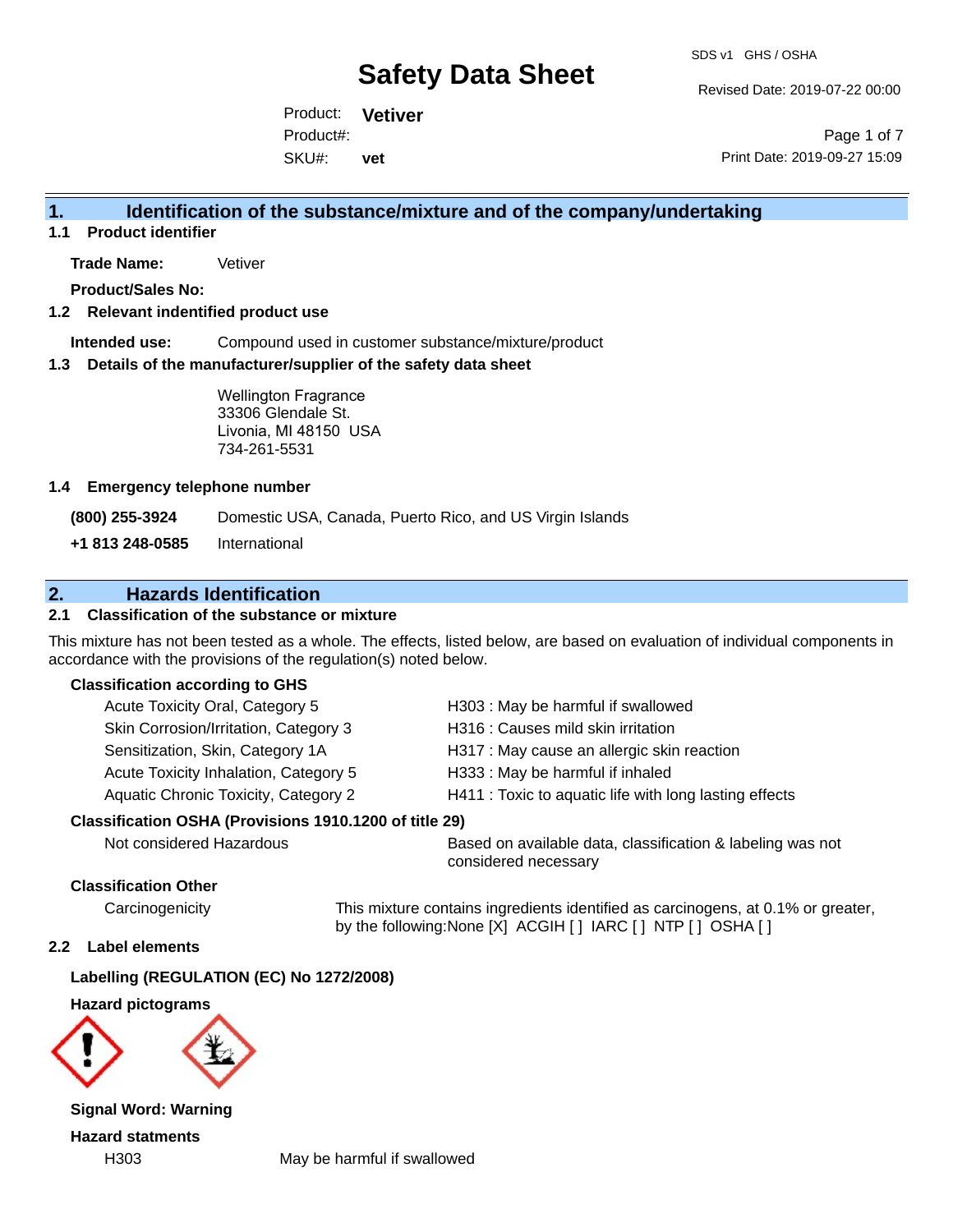#### SDS v1 GHS / OSHA

# **Safety Data Sheet**

Revised Date: 2019-07-22 00:00

| Product: Vetiver |     |   |
|------------------|-----|---|
| Product#:        |     |   |
| SKU#:            | vet | P |

Page 2 of 7 Print Date: 2019-09-27 15:09

| Causes mild skin irritation                                             |
|-------------------------------------------------------------------------|
| May cause an allergic skin reaction                                     |
| May be harmful if inhaled                                               |
| Toxic to aquatic life with long lasting effects                         |
|                                                                         |
|                                                                         |
| Contaminated work clothing should not be allowed out of the workplace   |
| Avoid release to the environment                                        |
|                                                                         |
| IF ON SKIN: Wash with soap and water                                    |
| IF INHALED: Call a POISON CENTER or doctor/physician if you feel unwell |
| Call a POISON CENTER or doctor/physician if you feel unwell             |
| If skin irritation or a rash occurs: Get medical advice/attention       |
| Wash contaminated clothing before reuse                                 |
| <b>Collect Spillage</b>                                                 |
|                                                                         |

#### **2.3 Other Hazards**

**no data available**

# **3. Composition/Information on Ingredients**

### **3.1 Mixtures**

This product is a complex mixture of ingredients, which contains among others the following substance(s), presenting a health or environmental hazard within the meaning of the UN Globally Harmonized System of Classification and Labeling of Chemicals (GHS):

| CAS#<br>Ingredient         | EC#                        | Conc.<br>Range                               | <b>GHS Classification</b>          |
|----------------------------|----------------------------|----------------------------------------------|------------------------------------|
| 1222-05-5 214-946-9        |                            | $5 - 10 \%$                                  | H316; H400; H410                   |
|                            | Hexamethylindanopyran      |                                              |                                    |
| 115-95-7                   | 204-116-4                  | $2 - 5 \%$                                   | H227; H315; H317; H320; H402       |
| <b>Linalyl Acetate</b>     |                            |                                              |                                    |
| $32388 - 55 - 9$ 251-020-3 |                            | $2 - 5%$                                     | H303; H317; H400; H410             |
| Acetyl cedrene             |                            |                                              |                                    |
| 118-58-1                   | 204-262-9                  | $2 - 5%$                                     | H303; H317; H320; H401; H412       |
| <b>Benzyl Salicylate</b>   |                            |                                              |                                    |
| 19870-74-7                 | 243-384-7                  | $2 - 5%$                                     | H317; H400; H410                   |
|                            | Cedrol methyl ether        |                                              |                                    |
|                            | <b>5989-27-5</b> 227-813-5 | $1 - 2 \%$                                   | H226; H304; H315; H317; H400; H410 |
| Limonene                   |                            |                                              |                                    |
| 101-86-0                   | 202-983-3                  | $1 - 2 \%$                                   | H303; H316; H317; H400; H411       |
|                            | Hexyl cinnamaldehyde       |                                              |                                    |
| 31906-04-4                 | 250-863-4                  | $1 - 2 \%$                                   | H317; H402                         |
|                            |                            | Hydroxyisohexyl 3-cyclohexene carboxaldehyde |                                    |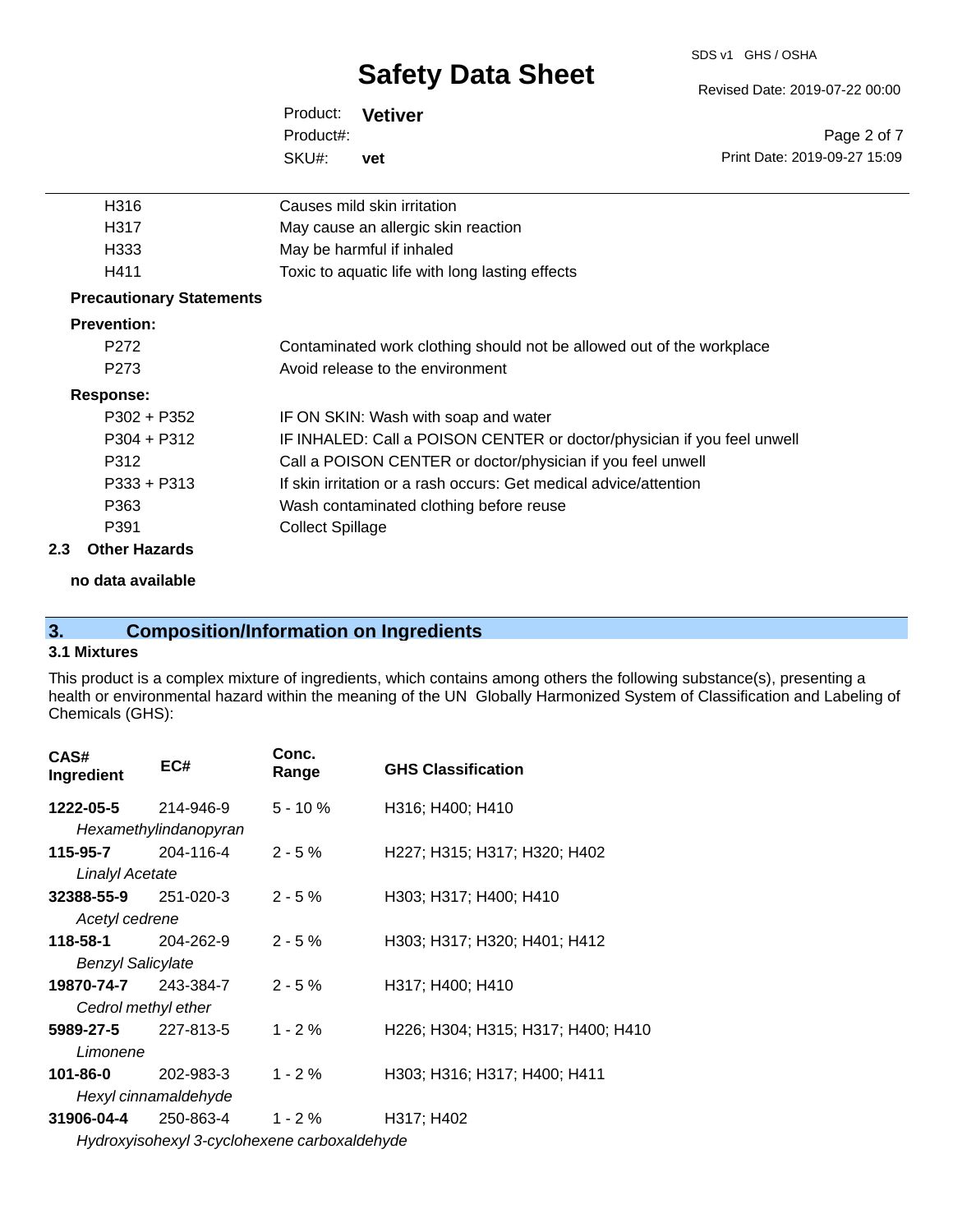Revised Date: 2019-07-22 00:00

Product: **Vetiver** SKU#: Product#: **vet**

Page 3 of 7 Print Date: 2019-09-27 15:09

| EC#       | Conc.<br>Range                            | <b>GHS Classification</b>           |
|-----------|-------------------------------------------|-------------------------------------|
| 246-495-9 | $1 - 2\%$                                 | H402                                |
|           |                                           |                                     |
| 201-289-8 | $0.1 - 1.0 \%$                            | H227; H302; H315; H317; H361; H401; |
|           |                                           | H412                                |
| 203-341-5 | $0.1 - 1.0 \%$                            | H315; H317; H401; H412              |
|           |                                           |                                     |
| 226-394-6 | $0.1 - 1.0 \%$                            | H313; H315; H317; H319; H401        |
|           |                                           |                                     |
|           | Methyldihydrojasmonate<br>Geranyl Acetate | <b>Butylphenyl Methylpropional</b>  |

See Section 16 for full text of GHS classification codes

See Section 16 for full text of GHS classification codes which where not shown in section 2

Total Hydrocarbon Content (%  $w/w$ ) = 1.86

| $\overline{4}$ .<br><b>First Aid Measures</b>                                     |                                                                                                               |
|-----------------------------------------------------------------------------------|---------------------------------------------------------------------------------------------------------------|
| <b>Description of first aid measures</b><br>4.1                                   |                                                                                                               |
| Inhalation:                                                                       | Remove from exposure site to fresh air and keep at rest.<br>Obtain medical advice.                            |
| <b>Eye Exposure:</b>                                                              | Flush immediately with water for at least 15 minutes.<br>Contact physician if symptoms persist.               |
| <b>Skin Exposure:</b>                                                             | Remove contaminated clothes. Wash thoroughly with water (and soap).<br>Contact physician if symptoms persist. |
| Ingestion:                                                                        | Rinse mouth with water and obtain medical advice.                                                             |
| Most important symptoms and effects, both acute and delayed<br>4.2                |                                                                                                               |
| Symptoms:                                                                         | no data available                                                                                             |
| Risks:                                                                            | Refer to Section 2.2 "Hazard Statements"                                                                      |
| Indication of any immediate medical attention and special treatment needed<br>4.3 |                                                                                                               |
| <b>Treatment:</b>                                                                 | Refer to Section 2.2 "Response"                                                                               |
|                                                                                   |                                                                                                               |
| 5.<br><b>Fire-Fighting measures</b>                                               |                                                                                                               |
| <b>Extinguishing media</b><br>5.1                                                 |                                                                                                               |
| Suitable:                                                                         | Carbon dioxide (CO2), Dry chemical, Foam                                                                      |
| Unsuitable                                                                        | Do not use a direct water jet on burning material                                                             |
| Special hazards arising from the substance or mixture<br>5.2                      |                                                                                                               |
| During fire fighting:<br>5.3 Advice for firefighters                              | Water may be ineffective                                                                                      |
| <b>Further information:</b>                                                       | Standard procedure for chemical fires                                                                         |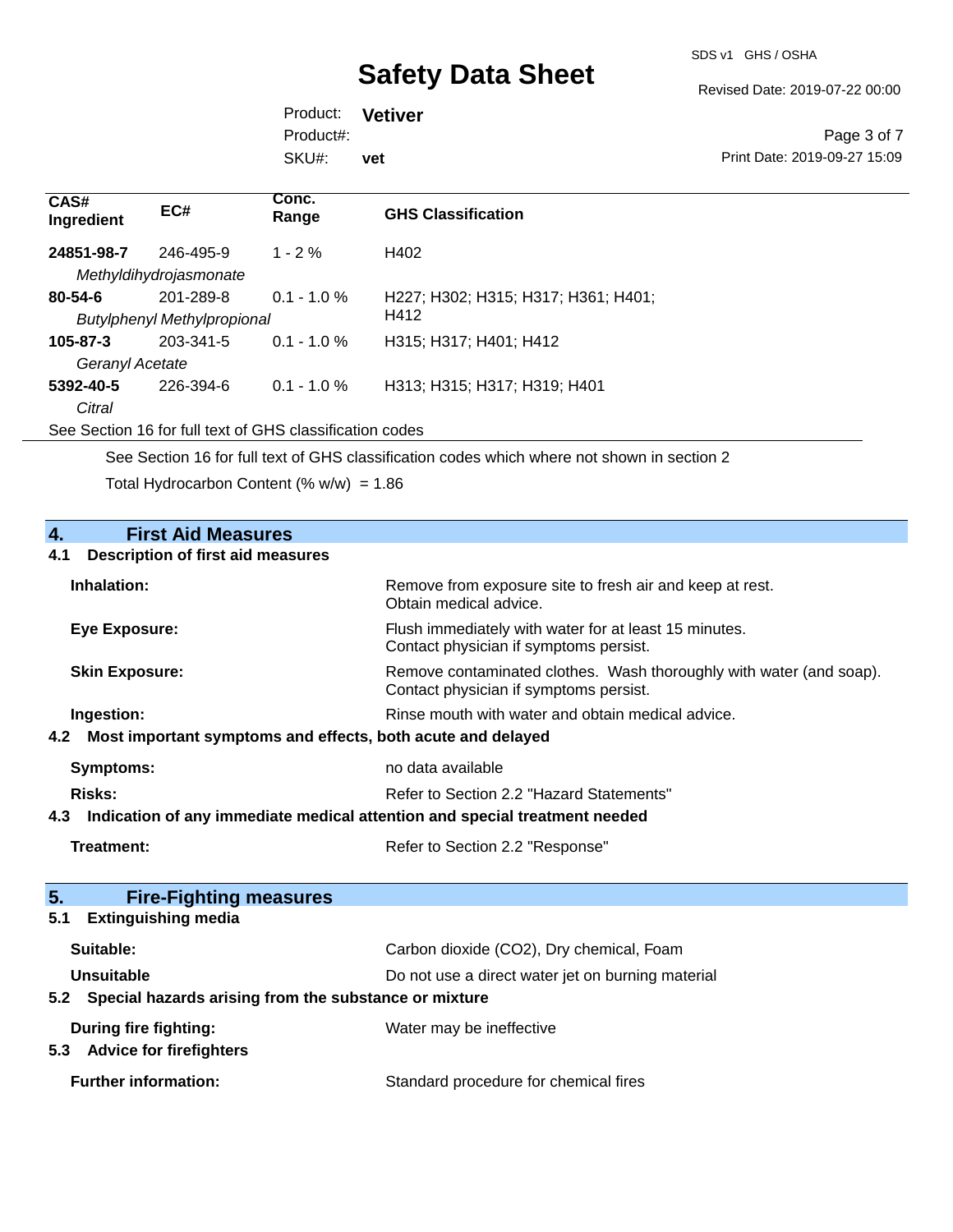Revised Date: 2019-07-22 00:00

Product: **Vetiver** SKU#: Product#: **vet**

Page 4 of 7 Print Date: 2019-09-27 15:09

#### **6. Accidental Release Measures**

#### **6.1 Personal precautions, protective equipment and emergency procedures**

Avoid inhalation and contact with skin and eyes. A self-contained breathing apparatus is recommended in case of a major spill.

#### **6.2 Environmental precautions**

Keep away from drains, soil, and surface and groundwater.

#### **6.3 Methods and materials for containment and cleaning up**

Clean up spillage promptly. Remove ignition sources. Provide adequate ventilation. Avoid excessive inhalation of vapors. Gross spillages should be contained by use of sand or inert powder and disposed of according to the local regulations.

#### **6.4 Reference to other sections**

Not Applicable

### **7. Handling and Storage**

#### **7.1 Precautions for safe handling**

Apply according to good manufacturing and industrial hygiene practices with proper ventilation. Do not drink, eat or smoke while handling. Respect good personal hygiene.

#### **7.2 Conditions for safe storage, including any incompatibilities**

Store in a cool, dry and ventilated area away from heat sources and protected from light in tightly closed original container. Avoid uncoated metal container. Keep air contact to a minimum.

#### **7.3 Specific end uses**

No information available

#### **8. Exposure Controls/Personal Protection**

#### **8.1 Control parameters**

| <b>Exposure Limits:</b> |  | Contains no substances with occupational exposure limit values. |  |  |  |
|-------------------------|--|-----------------------------------------------------------------|--|--|--|
|-------------------------|--|-----------------------------------------------------------------|--|--|--|

**Engineering Controls:** Use local exhaust as needed.

#### **8.2 Exposure controls - Personal protective equipment**

| Eye protection:                | Tightly sealed goggles, face shield, or safety glasses with brow guards and side shields, etc.<br>as may be appropriate for the exposure |
|--------------------------------|------------------------------------------------------------------------------------------------------------------------------------------|
| <b>Respiratory protection:</b> | Avoid excessive inhalation of concentrated vapors. Apply local ventilation where appropriate.                                            |
| <b>Skin protection:</b>        | Avoid Skin contact. Use chemically resistant gloves as needed.                                                                           |

#### **9. Physical and Chemical Properties**

#### **9.1 Information on basic physical and chemical properties**

| Appearance:            | Liquid                                |
|------------------------|---------------------------------------|
| Odor:                  | Conforms to Standard                  |
| Color:                 | Pale Yellow to Greenish Yellow (G3-6) |
| <b>Viscosity:</b>      | Liquid                                |
| <b>Freezing Point:</b> | Not determined                        |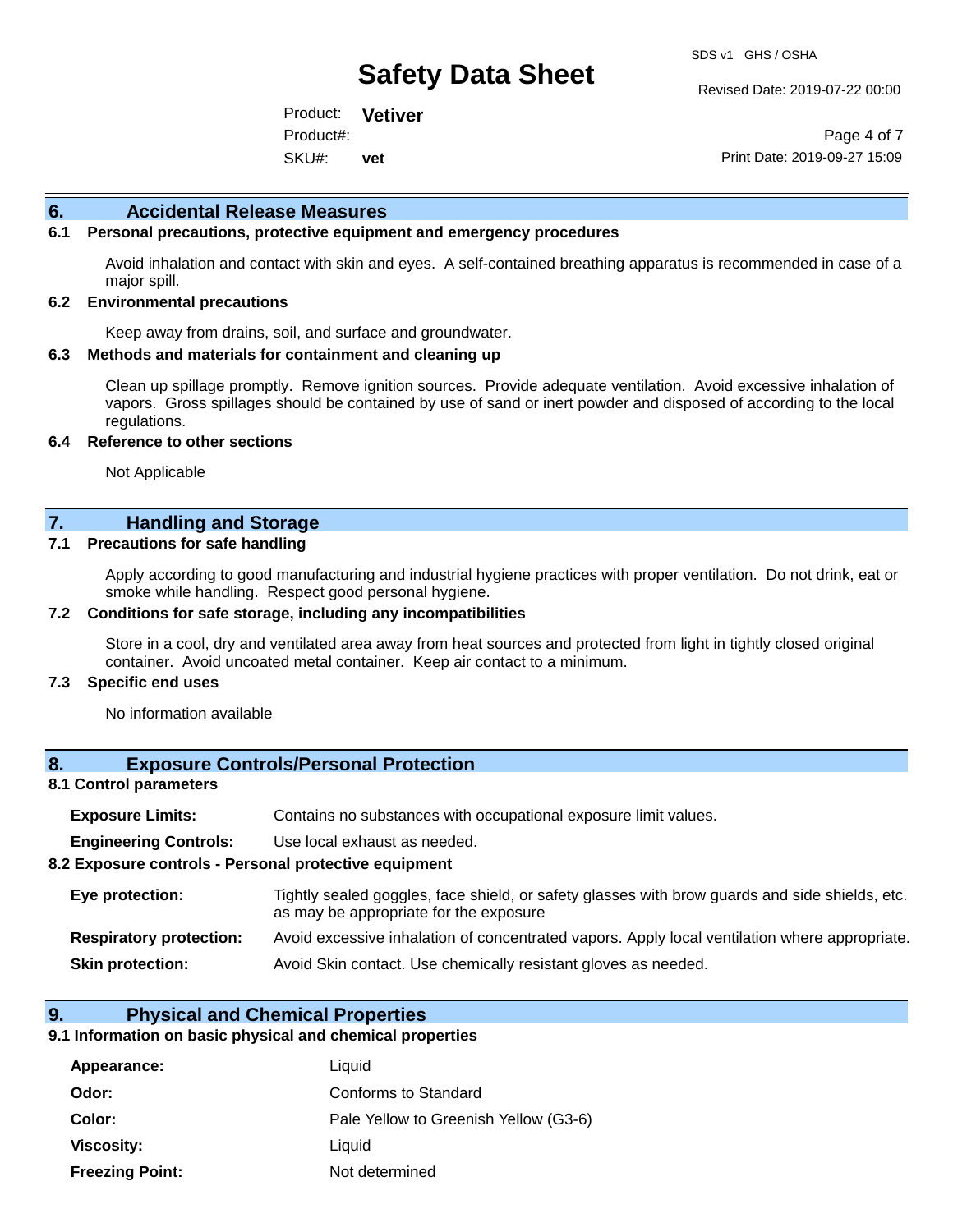#### SDS v1 GHS / OSHA

# **Safety Data Sheet**

Revised Date: 2019-07-22 00:00

Product: **Vetiver** SKU#: Product#: **vet**

Page 5 of 7 Print Date: 2019-09-27 15:09

| <b>Boiling Point:</b>        | Not determined   |
|------------------------------|------------------|
| <b>Melting Point:</b>        | Not determined   |
| <b>Flashpoint (CCCFP):</b>   | >200 F (93.33 C) |
| <b>Auto flammability:</b>    | Not determined   |
| <b>Explosive Properties:</b> | None Expected    |
| <b>Oxidizing properties:</b> | None Expected    |
| Vapor Pressure (mmHg@20 C):  | 0.0223           |
| %VOC:                        | 0.02             |
| Specific Gravity @ 25 C:     | 0.9430           |
| Density @ 25 C:              | 0.9400           |
| Refractive Index @ 20 C:     | 1.4700           |
| Soluble in:                  | Oil              |

# **10. Stability and Reactivity**

| <b>10.1 Reactivity</b>                  | None                                               |
|-----------------------------------------|----------------------------------------------------|
| <b>10.2 Chemical stability</b>          | Stable                                             |
| 10.3 Possibility of hazardous reactions | None known                                         |
| <b>10.4 Conditions to avoid</b>         | None known                                         |
| 10.5 Incompatible materials             | Strong oxidizing agents, strong acids, and alkalis |
| 10.6 Hazardous decomposition products   | None known                                         |

# **11. Toxicological Information**

### **11.1 Toxicological Effects**

Acute Toxicity Estimates (ATEs) based on the individual Ingredient Toxicity Data utilizing the "Additivity Formula"

| Acute toxicity - Oral - (Rat) mg/kg                | (LD50: 4780.4162) May be harmful if swallowed            |
|----------------------------------------------------|----------------------------------------------------------|
| Acute toxicity - Dermal - (Rabbit) mg/kg           | Not classified - the classification criteria are not met |
| Acute toxicity - Inhalation - (Rat) mg/L/4hr       | (LD50: 48.2528) May be harmful if inhaled                |
| <b>Skin corrosion / irritation</b>                 | May be harmful if inhaled                                |
| Serious eye damage / irritation                    | Not classified - the classification criteria are not met |
| <b>Respiratory sensitization</b>                   | Not classified - the classification criteria are not met |
| <b>Skin sensitization</b>                          | May cause an allergic skin reaction                      |
| <b>Germ cell mutagenicity</b>                      | Not classified - the classification criteria are not met |
| Carcinogenicity                                    | Not classified - the classification criteria are not met |
| <b>Reproductive toxicity</b>                       | Not classified - the classification criteria are not met |
| Specific target organ toxicity - single exposure   | Not classified - the classification criteria are not met |
| Specific target organ toxicity - repeated exposure | Not classified - the classification criteria are not met |
| <b>Aspiration hazard</b>                           | Not classified - the classification criteria are not met |
|                                                    |                                                          |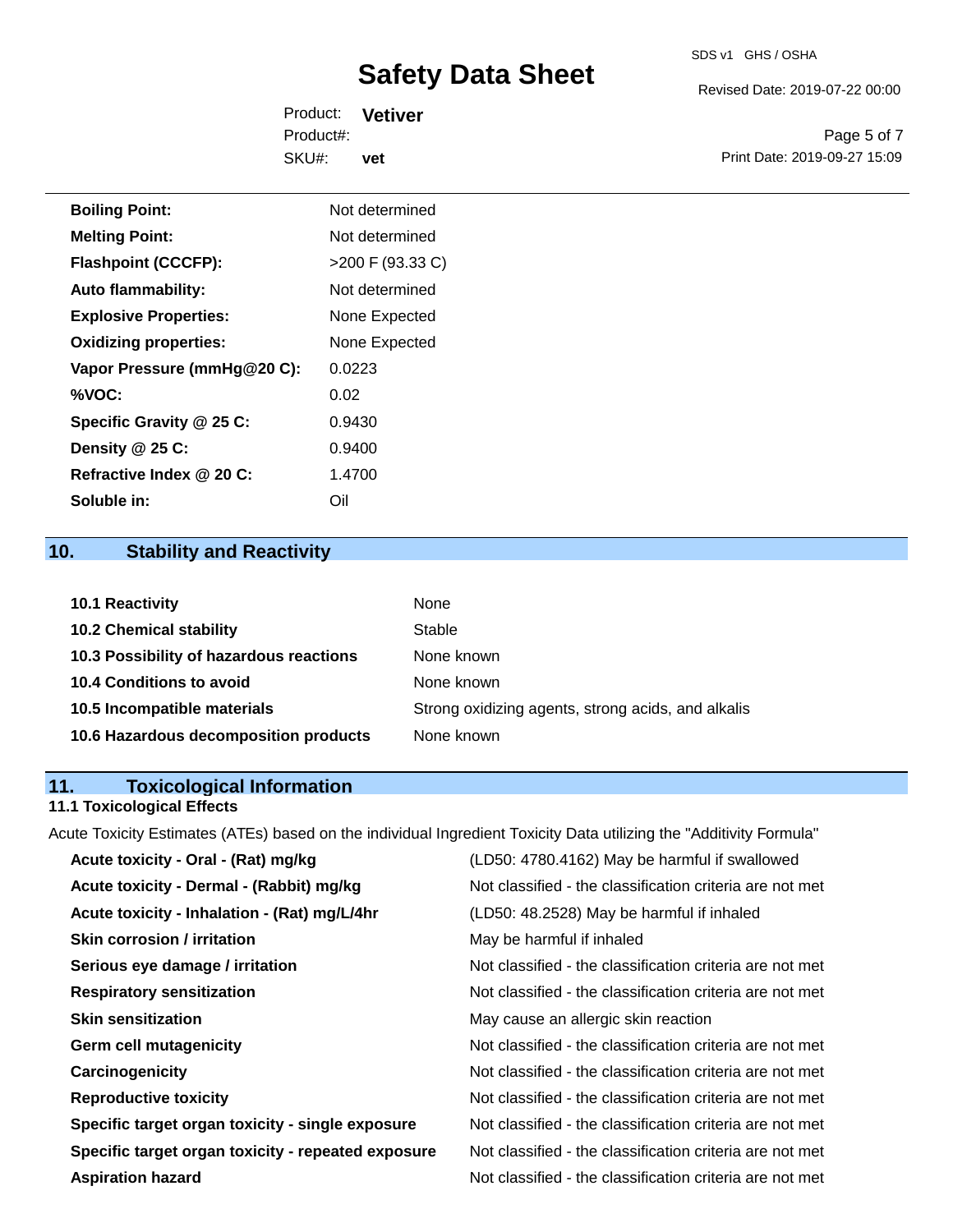Revised Date: 2019-07-22 00:00

Product: **Vetiver** SKU#: Product#: **vet**

Page 6 of 7 Print Date: 2019-09-27 15:09

# **12. Ecological Information**

| <b>Acute acquatic toxicity</b>     | Not classified - the classification criteria are not met |
|------------------------------------|----------------------------------------------------------|
| <b>Chronic acquatic toxicity</b>   | Toxic to aquatic life with long lasting effects          |
| <b>Toxicity Data on soil</b>       | no data available                                        |
| <b>Toxicity on other organisms</b> | no data available                                        |
|                                    |                                                          |
| 12.2 Persistence and degradability | no data available                                        |
| 12.3 Bioaccumulative potential     | no data available                                        |
| 12.4 Mobility in soil              | no data available                                        |
| 12.5 Other adverse effects         | no data available                                        |

#### **13. Disposal Conditions**

#### **13.1 Waste treatment methods**

Do not allow product to reach sewage systems. Dispose of in accordance with all local and national regulations. Send to a licensed waste management company.The product should not be allowed to enter drains, water courses or the soil. Do not contaminate ponds, waterways or ditches with chemical or used container.

### **14. Transport Information**

| <b>Marine Pollutant</b>                                       | Yes. Ingredient of greatest environmental impact:<br>1222-05-5: (5 - 10 %) : Hexamethylindanopyran |                                     |                   |                 |        |
|---------------------------------------------------------------|----------------------------------------------------------------------------------------------------|-------------------------------------|-------------------|-----------------|--------|
| <b>Regulator</b>                                              |                                                                                                    | <b>Class</b>                        | <b>Pack Group</b> | <b>Sub Risk</b> | UN-nr. |
| U.S. DOT (Non-Bulk)                                           |                                                                                                    | Not Regulated - Not Dangerous Goods |                   |                 |        |
| <b>Chemicals NOI</b>                                          |                                                                                                    |                                     |                   |                 |        |
| <b>ADR/RID (International Road/Rail)</b>                      |                                                                                                    |                                     |                   |                 |        |
| <b>Environmentally Hazardous</b><br>Substance, Liquid, n.o.s. |                                                                                                    | 9                                   | Ш                 |                 | UN3082 |
| <b>IATA (Air Cargo)</b>                                       |                                                                                                    |                                     |                   |                 |        |
| <b>Environmentally Hazardous</b><br>Substance, Liquid, n.o.s. |                                                                                                    | 9                                   | Ш                 |                 | UN3082 |
| IMDG (Sea)                                                    |                                                                                                    |                                     |                   |                 |        |
| <b>Environmentally Hazardous</b><br>Substance, Liquid, n.o.s. |                                                                                                    | 9                                   | Ш                 |                 | UN3082 |

### **15. Regulatory Information**

#### **U.S. Federal Regulations**

**TSCA (Toxic Substance Control Act)** All components of the substance/mixture are listed or exempt

**40 CFR(EPCRA, SARA, CERCLA and CAA)** This product contains NO components of concern.